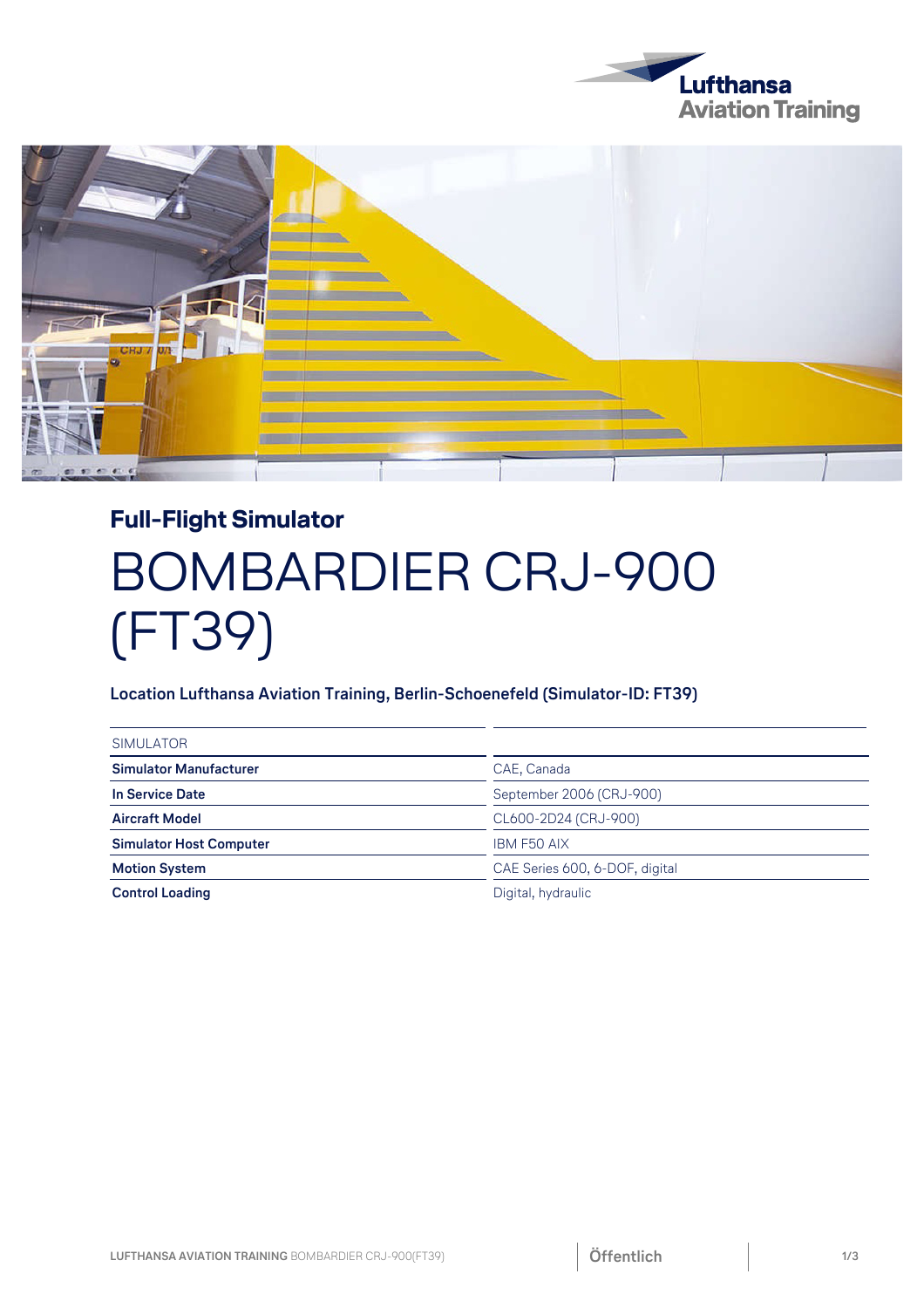

| <b>AIRCRAFT SYSTEM</b>                    |                                                     |
|-------------------------------------------|-----------------------------------------------------|
| <b>Engine Version</b>                     | CF34-8C5 (CRJ-900)                                  |
| <b>Flight Management Computer</b>         | <b>FMC-4200</b>                                     |
| <b>Flight Control Computer</b>            | <b>FCC-4010</b>                                     |
| <b>Flight Control Panel</b>               | FCP-4002                                            |
| <b>CDU</b>                                | <b>CDU-4100</b>                                     |
| <b>DCU</b>                                | <b>DCU-4004</b>                                     |
| <b>EFD</b>                                | EFD-4076                                            |
| <b>Head-Up Guidance Computer</b>          | <b>HGC Rockwell Collins</b>                         |
| <b>HGS Overhead Unit</b>                  | OHU                                                 |
| <b>EGPWS</b>                              | H/W Version 965-0976-003                            |
| <b>TCAS II</b>                            | TCAS II Version 7.1 with several scenarios          |
| <b>ISIS</b>                               | <b>ISIS</b>                                         |
| <b>VISUAL</b>                             |                                                     |
| <b>Visual System Manufacturer</b>         | CAE Inc.                                            |
| <b>Type of Image Generator</b>            | TROPOS 6200 LCoS "eyevis" LED Projectors            |
| <b>Type of Display</b>                    | 180x40 FOV mirror                                   |
| <b>Illumination Levels</b>                | Day/Dusk/Dawn/Night                                 |
| <b>Number of Airport Scenes</b>           | about 190                                           |
| <b>INSTRUCTOR STATION</b>                 |                                                     |
| <b>Display</b>                            | two 19" Touch-Sensitive Color Graphic LCD Displays; |
|                                           | Pushbuttons for direct action                       |
| <b>Printer/Plotter</b>                    | Monochrome Laser Printer                            |
| <b>Number of Malfunctions</b>             | available on request                                |
| <b>Automated Training Lessons</b>         | available on request                                |
| <b>Non-Predictive Windshear Scenarios</b> | available                                           |
| <b>TCAS</b>                               | TCAS II 7.1 with several scenarios                  |
| <b>ATIS</b>                               | available                                           |
| <b>Debrief Station/Video/Recording</b>    | digital debrief system                              |
| <b>Display Options</b>                    | metric or imperial                                  |
| <b>OPTIONS</b>                            |                                                     |
| <b>EFIS/EICAS</b>                         | ROCKWELL COLLINS ProLine4                           |
| <b>FMS</b>                                | ROCKWELL Collins FMS 4200                           |
| <b>RAAS</b>                               | available                                           |
| Head-up guidance system                   | ROCKWELL COLLINS HGS Model 4200                     |
| <b>EFB</b>                                | available                                           |